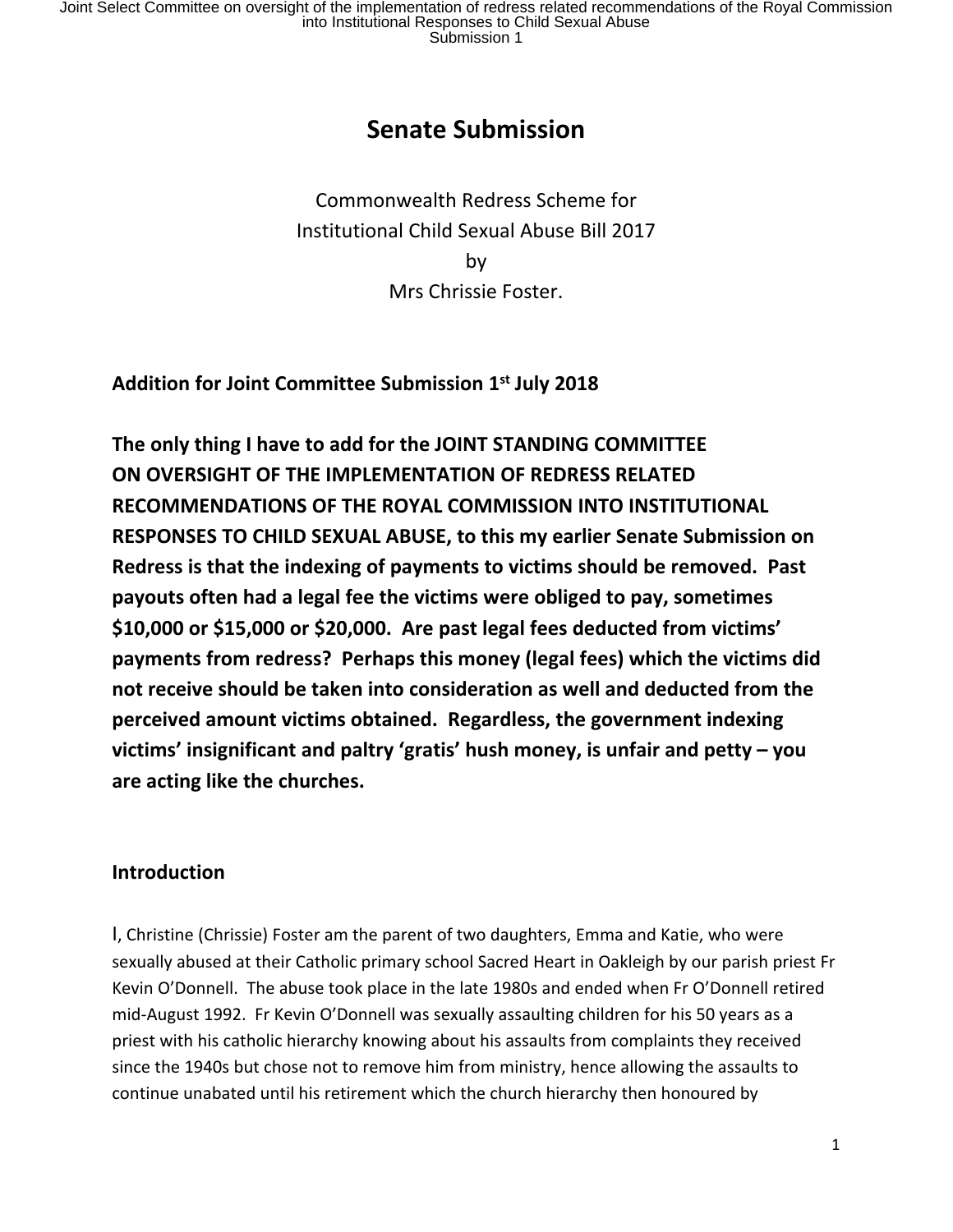bestowing upon him the title emeritus pastor giving him a larger pension than other retired priests.

I wrote a book on our Catholic Church experience with Journalist Paul Kennedy titled "Hell on the Way to Heaven" published in September 2010. It was an account of our experience with the church hierarchy and helped bring about a Victorian Parliamentary Inquiry - Politician Ms Ann Barker, having read my book, announced to the Victorian Parliament on Tuesday 5th April 2011 that she intended to write to the Victorian Attorney-General Robert Clarke to request a state led inquiry into child sexual assault in the Catholic Church. From that date, for 12 months, the Catholic Church hierarchy was in negotiations with the Victorian Attorney General as to what type of inquiry that would be – as stated by Attorney General Clarke on the ABC's 7.30 Report in April 2012 two days after the Inquiry Into the handling of Child Abuse by Religious and Other Non-Government Organisations was announced.

Our family gave evidence at the Victorian Parliamentary Inquiry. With the exception of two half days of hearings, my late husband Anthony Foster and I attended every hearing of the Parliamentary Inquiry held throughout Victoria. Over the years of hearings our attendance was extensive, as was our learning.

During the Victorian Inquiry, on 12<sup>th</sup> November 2012, our then Prime Minister Ms Julia Gillard announced that the Government would hold a Royal Commission into child sexual abuse in institutions.

Anthony and I had a private hearing with the Royal Commission into Institutional Responses to Child Sexual Abuse in March 2014, I was then summonsed as a witness to give evidence in Case Study 16 – The Melbourne Response in August 2014.

Over the five years of Royal Commission hearings we spent weeks, well over 100 days in attendance at the following Cases Studies in Victoria and New South Wales:

Case Study 4 Towards Healing, Sydney December 2013 Case Study 8 Towards Healing John Ellis, Sydney March 2014 Case Study 14 Catholic Diocese of Wollongong, Sydney, June 2014 Case Study 16 Melbourne Response, Melbourne August 2014 Case Study 22 Yeshivah, Melbourne February 2015 Case Study 28 Catholic Church Authorities, Melbourne and Ballarat May and December 2015 and February 2016 Case Study 35 Catholic Archdiocese of Melbourne, Melbourne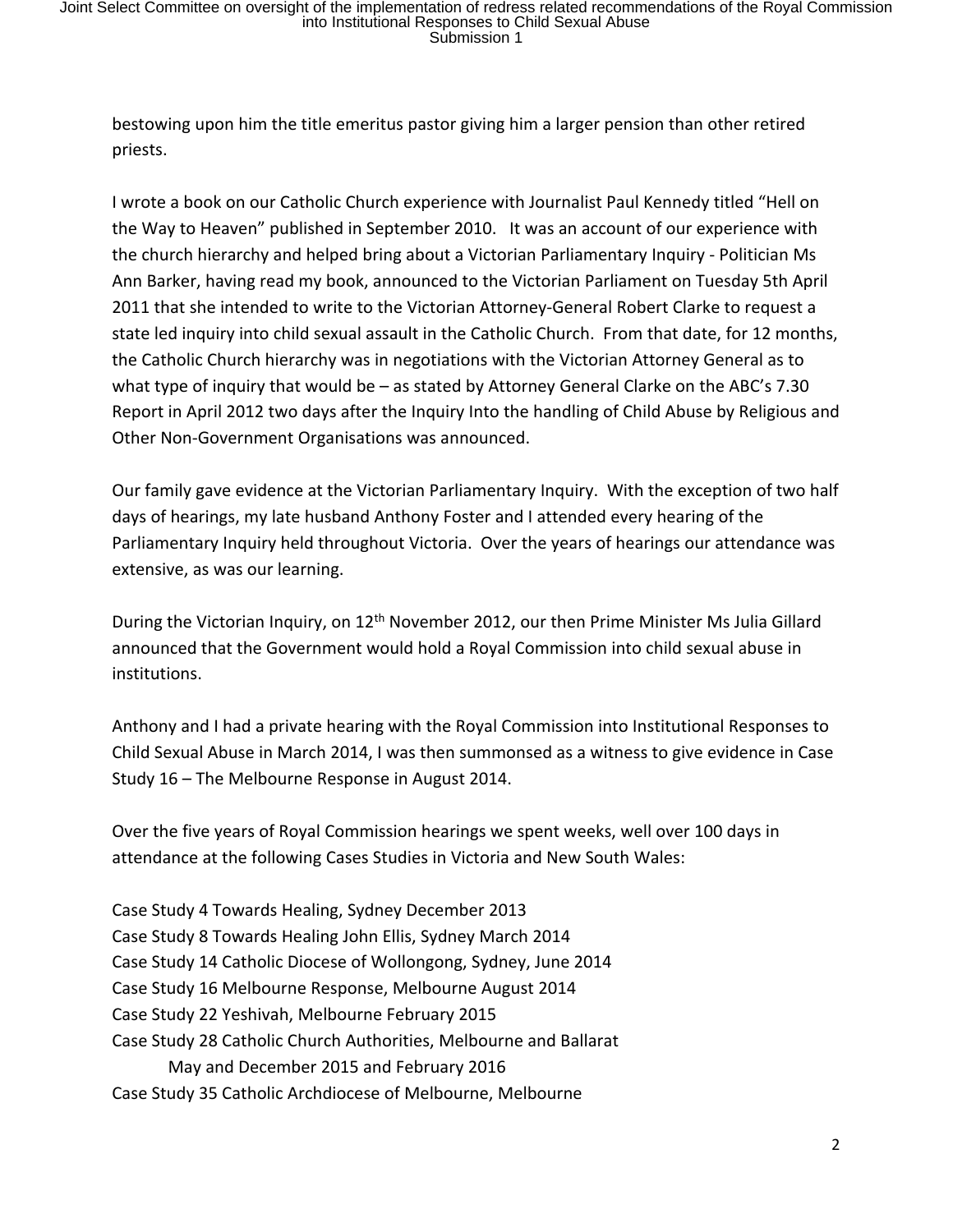November 2015 Cast Study 35 Catholic Archdiocese of Melbourne, Cardinal Pell, Rome February 2016 Case Study 44 Catholic Church Authorities in Armadale and Parramatta, Sydney, September 2016 Case Study 50 Catholic Church in Australia, Sydney, February 2017 Case Study 57 Nature, Cause and Impact of Child Sexual Abuse, Sydney, March 2017 Closing Ceremony of Child Abuse Royal Commission, Sydney, 14th December 2017. We also listened and watched the following Case Studies via the webcast:

Case Study 6 Toowoomba, Brisbane February 2014 Case Study 11 Christian Brothers, Perth April 2014 Case Study 31 Retired Bishop Geoff Robinson, Sydney August 2015

Anthony attended two Royal Commission Roundtable discussions on Redress in Sydney.

I made additional submissions to the Royal Commission and wrote letters commenting on evidence given by various Catholic Church hierarchy members during their testimony.

In October, November and December 2017 I participated in the making of the ABC documentary 'Undeniable' which was aired on ABC1 on 13<sup>th</sup> December in time for the handing over of the Royal Commission's Final Report and Recommendations to the Governor General. The purpose of the documentary, which was the idea of journalist Paul Kennedy, was to recap for politicians and society, a picture of the role the Catholic Church hierarchy played in the extensive child sexual assault crime which plagued the church. It was a reminder for us all as to why the 5 year, \$450 million Royal Commission was necessary in the first place and why it is now necessary to implement the Commission's recommendations.

### **Purpose**

The purpose of this submission is to counter what looks like a Catholic Church encouraged reduction in the redress amount of \$200,000 as recommended by the Royal Commission down to match the Melbourne Response and now Towards Heating limit of \$150,000. I do not understand why the government would appear to be influenced by the Catholic Church on this matter when the churches will fund the payments of their own child sexual abuse victims.

#### **For Your Consideration**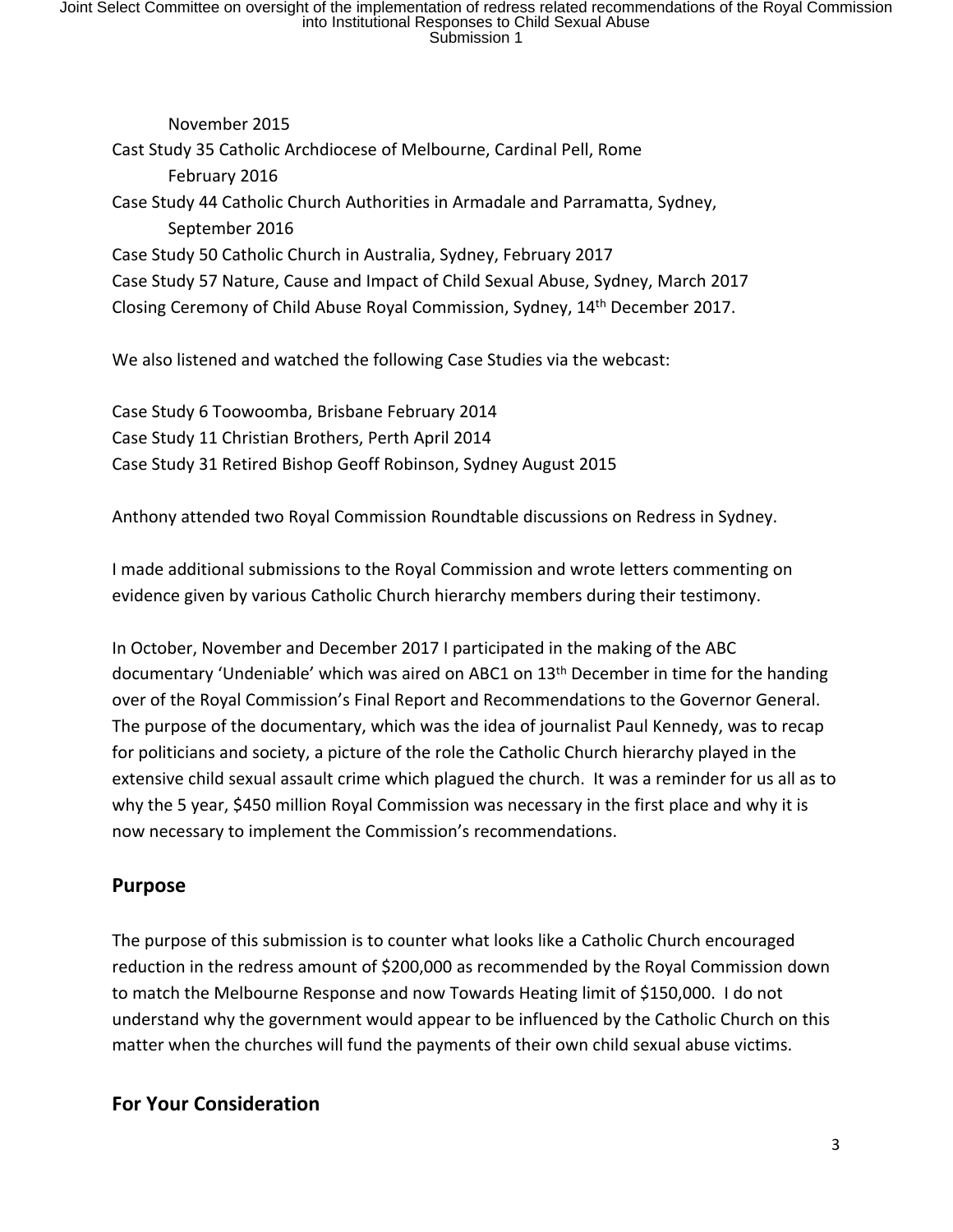During the Victorian Parliamentary Inquiry into the Handling of Child Abuse by Religious and Other Non-Government Organisations, in February 2013, Anthony and I attended a hearing in Geelong. In that hearing we listened to the evidence of a 72 year old illiterate victim retell his sexual abuse experience in a boy's home run by the Franciscan Monks. He described how church lawyers, engaged and instructed by the Franciscan Monks, had offered him and other boys \$5,000 for their lifetime of pain and suffering because of their years of sexual assaults at the hands of the Franciscans.

Asked by a Parliamentary Committee member, why the offer was so low, the victim responded that he and the boys could not name their offenders. The Committee member then gently asked why he couldn't name the monk who had sexually assaulted him. With a shame that did not belong to him the 72 year old described how – the monk would enter the dormitory with the hood of his Franciscan monk's robe pulled down over his head - hiding his face - the monk/child sex offender would then turn off the lights and select his victims in the dark, so they never got to see who it was and therefore could not identify the offender.

### www.theaustralian.com.au/news/nation/priest-blasts-churchs-response-to-child-abuse/newsstory/38087b22c293790f120d5d6a9aed66d6 See also the inquiry transcript for details

This 72 year old victim's experience meant he never learnt to read or write. His ability to earn a decent or proper wage was hindered his entire life not to mention other sufferings. Yet the Catholic Church, the Franciscans in this case, were happy with the fact that these disadvantages orphans who they elected to care for and indeed had a duty of care to educated and nurture, were/are happy to rip-off these disadvantaged children, now disadvantaged adults by using the very cunning means of non-identification the offender himself used to avoid being identified/captured/responsible/prosecuted. The Franciscans and their lawyers now used this deception to their advantage – as the main reason why not to pay their fellow monk's victims. Fair compensation for their life of pain and suffering was nothing to these Christian monks – saving their assets was of utmost importance. The victim's very sticking point of identifying their offenders was used against them to lever and force the acceptance of a disheartening and depressing and hopeless and insulting \$5,000 compensation pittance.

This inhumane situation, that the Franciscans were probably proud of because their legal steps kept their loss of assets to a minimum, is an example of the Catholic Church clergy in action. It is just one of the many cruel stories which have come to light in the Victorian Parliamentary Inquiry and the Child Abuse Royal Commission. There is no charity, empathy, pity, love or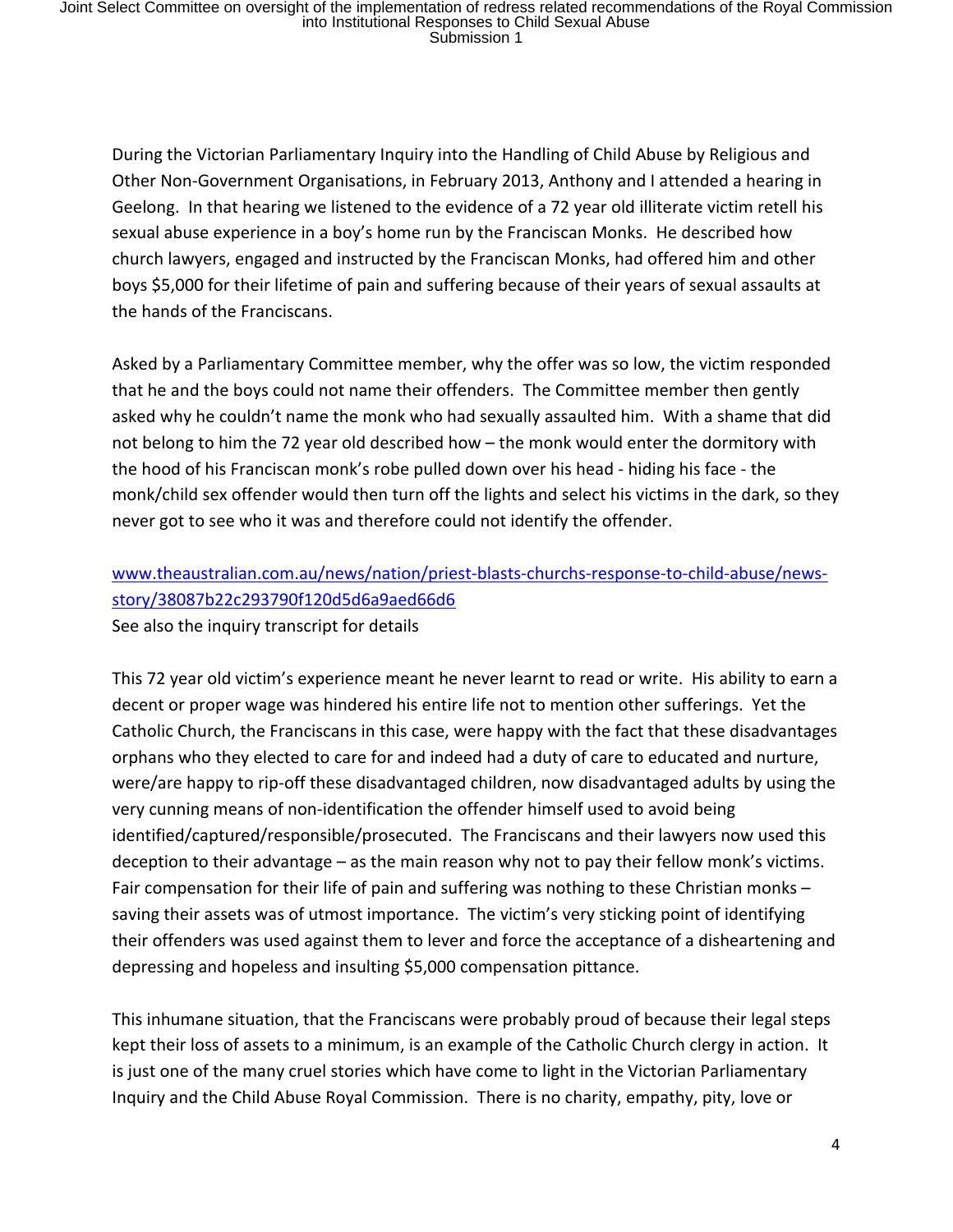understanding – not even any Christianity from the leaders of the Franciscans, not then when the victim was a child and not now when he is an old man.

The hierarchy of the Catholic Church has made the abuse issue about money – attempting to hold on to their money and massive assets at any cost. Victims and the damage done to them through unchecked and unbridled paedophile priests and brothers that the hierarchy had received complaints about and took no action to protect children but to hide child rapists and further enable offending priests and brothers to do more damage to more children should be met with severe monetary consequences for cruelty to vulnerable little children who were orphans without parents in their care. There is a punitive responsibility which needs enforcing upon the leaders of the Catholic Church because they don't care about children or the lifelong damage they and their institutional set-up enabled. Not then and not now.

The Government of Australia is the only body in this country capable of holding the hierarchy of the Catholic Church to account for their behaviour through civil law and other penalties/regulations they put in place. The Royal Commissioners over their 5 years of listening to evidence and examining over 1.2 million documents are experts on this issue of child sexual assault in religious institutions. They know and understand exactly what needs to happen to minimise the crime of child rape and molestation in institutions. The \$450 million recommendations from the Royal Commission, which taxpayers have paid for, are our hope because this crime of child sexual assault must not happen again in institutions in the future. Everything possible must be done to curb it. Politicians must create change by implementing the Royal Commission recommendations. The Redress scheme is the first test of the government's true grit on bringing to an end in institutions - and then by example sexual abuse in families - the insidious crime of child rape. Monetary punishment for disregarding children and moving offenders on to sexually assault more children is part of that change too. Compelling religious and other institutions to pay redress for not giving a damn will force them to make better decisions in the future because it will cost them, change will not happen because of a love of children but through their love of their amassed assets.

Anthony attended the Child Abuse Royal Commission roundtable discussions on Redress. Anthony fought hard to have the Catholic Church redress limit set at \$500,000 (half a million dollars) then tried to hold out at the \$300,000 level but was assured by the Commission that the churches and government would accept a redress maximum level of \$200,000. So eventually Anthony agreed to that sum. It was to our great horror when Christian Porter, Federal Minister for Social Services announced to the general public via a speech on television one afternoon in November 2016 that the redress limit was now \$150,000. We were in Byron Bay in NSW. Within an hour or so Anthony rang a relevant Victorian Member of Parliament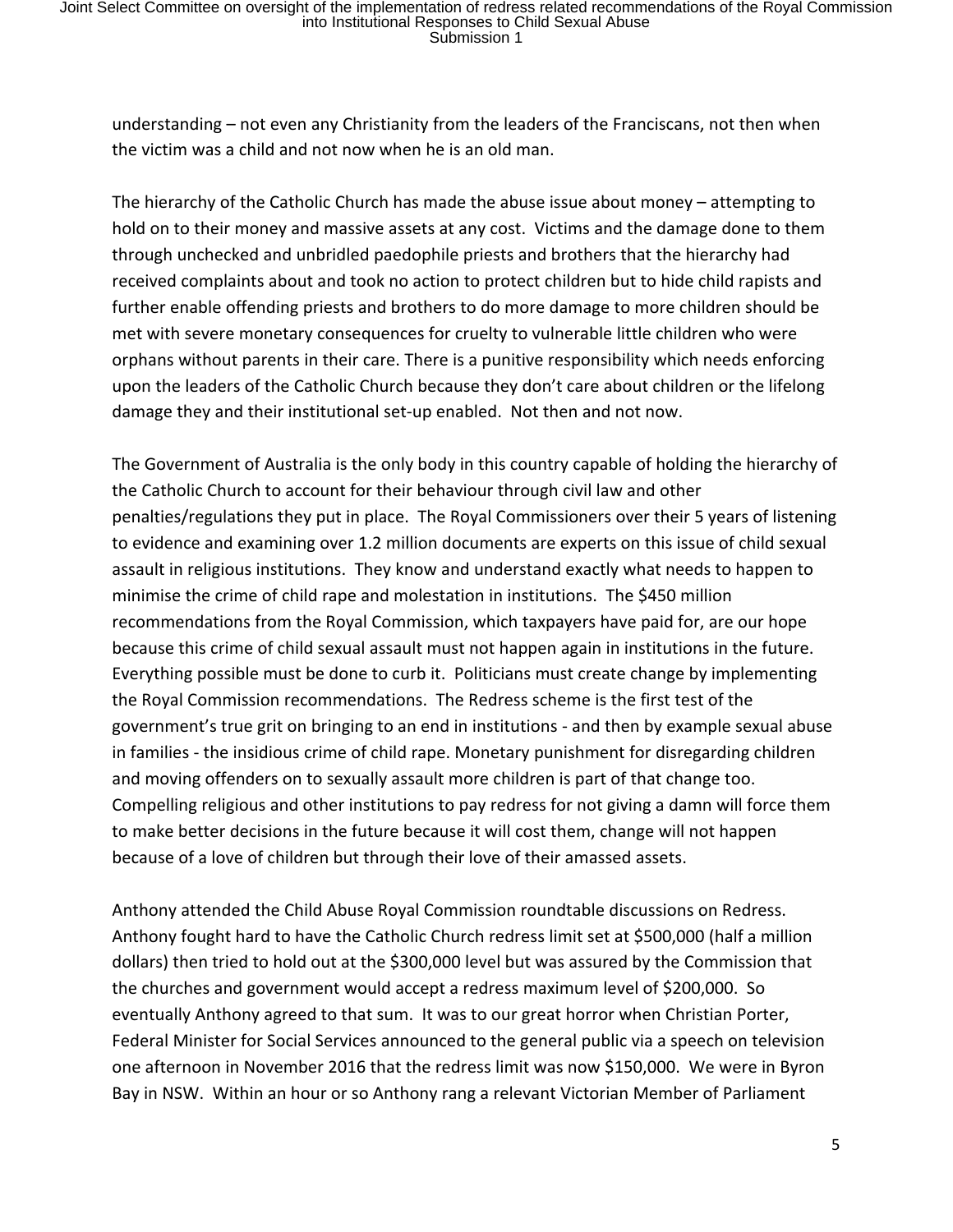who knew nothing of the speech or the diminished sum – Christian Porter's announcement came without consultation with the State of Victoria at least. How can that happen? Who did the Federal Government consult with to officially lower the Royal Commission's redress recommendation by \$50,000? The now \$150,000 Federal redress limit just happens to match the Catholic Church's limit to their own scheme, Melbourne Response and now also Towards Healing, as mentioned by Francis Sullivan in an interview on Channel 10's The Project on 15<sup>th</sup> December 2017.

Towards Healing sent a victim back to the nuns who violently mistreated her as a preschooler in an orphanage. Because of the mistreatment the victim was illiterate. When she went to the nuns they said they had no money but offered her less than \$2,500 which she took. That was in 1997. Towards Healing has been happy with that unjust outcome for the past 20 years. Why are they looking now at offering more? Twenty years ago they should have fixed it but chose not to. There are many cases like this that the church has cruelly treated victims in their unfair and unjust systems which they set up – without any government oversight - to quash and minimise payouts to the victims they created through their own negligence after being told of offenders and then simply moving those offenders elsewhere. Then they speak in the media boasting they are the first to initiate schemes to look after victims, their set-ups have saved them millions of dollars.

\$62million to be exact according to the article below by Chris Vedelago in the Sunday Age from 6 th December 2015:

*"The \$62million saving; How the Catholic Church short-changed abuse victims".* 

The \$62million is only in relation to the Melbourne Response which is solely victims abused by Melbourne Archdiocese priests, not Brothers abusing in schools in Melbourne: http://www.theage.com.au/victoria/catholic-church-saves-62-million-on-sexual-abuse-claims-20151205-glgavf.html

The government needs to act for victims to make the churches behave justly via civil law and other regulations they can put in place for victims because the Catholic Church have proven they are incapable due of their ironfisted determination to hold onto their assets.

I believe the Government's Redress scheme should reflect the damage done by various church and other institutions. In the religious area, the Catholic Church is responsible for 61.8% of the total abuse reported to the Royal Commission in religious institutions, creating catastrophic and irreparable damage to society's children – this damage has caused a massive damages bill the cost of which, so far, the taxpayer and government has had to meet. These massive costs,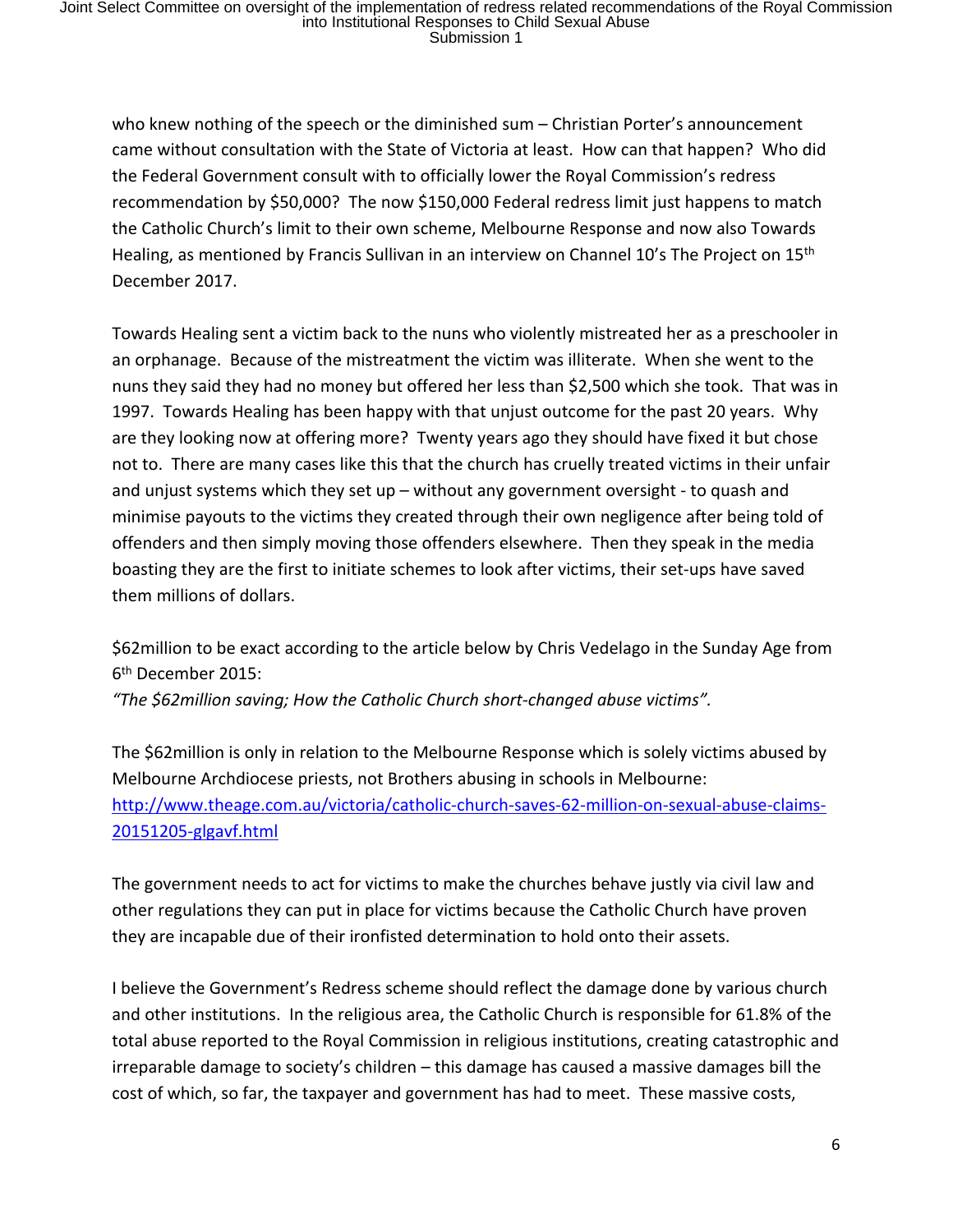already met over decades by the tax-payer, should be financed to a percentage of their contribution to the damage they allowed to occur unabated by refusing to defrock, excommunicate or simply put offending paedophile priests and brothers on administrative leave. This willful and criminal action goes against the very nature and thoughts of nonoffending parents - hence the church secrecy surrounding all their actions on this issue. They knew it was a crime. They knew it was inhumane. They knew there would be hell to pay if they let parents know they were hiding offenders by planting them among their children. Yet they persisted in protecting their paedophile priests and brothers, their assets and their reputation above all else. And continue to do so.

In their arrogance the Catholic Church hierarchy has been stating since 1994, when asked why they did nothing to stop offending clergy assaulting children, words to the effect "we didn't understand the effect it [i.e. sexual assault/rape] would have on children". In saying these words, they are admitting they knew that sexual assaults were taking place but did nothing to stop the assaults because they didn't understand it would have an effect!

How can they even say these words, least of all keep repeating them for the past 23 years! Have they learnt nothing from all these years of bad press and inquiries into their actions?

Is this a good enough excuse or explanation? The last time this obscene comment was made was under oath before the Royal Commission in Sydney in February 2017 and broadcast to the world via the webcast. Archbishop Porteous of Hobart stated these exact words:

#### *"Nobody understood the seriousness of the effects of sexual abuse on children…"*

Nobody needed to know the 'seriousness of the effects' – knowing the seriousness of the effects was irrelevant to the situation. What was relevant and completely understood by church leaders, was the fact that the sexual assault of a child was a crime – the crime of child rape saw many men hung, i.e. executed in our Australian history, others were and still are imprisoned for lesser sexual offences against children – which they knew all about and hence their secrecy. Now they use this pathetic excuse and have done so for the last 23 years – without reviewing their words - to excuse themselves for decades, centuries of child rape and molestation. It is simply not good enough. I have also seen this impotent excuse used by a North American Bishop. It's as though the Vatican had a meeting pre 1994 and sent out an order to their priests and bishops that this is a good excuse… use it. And so it stands.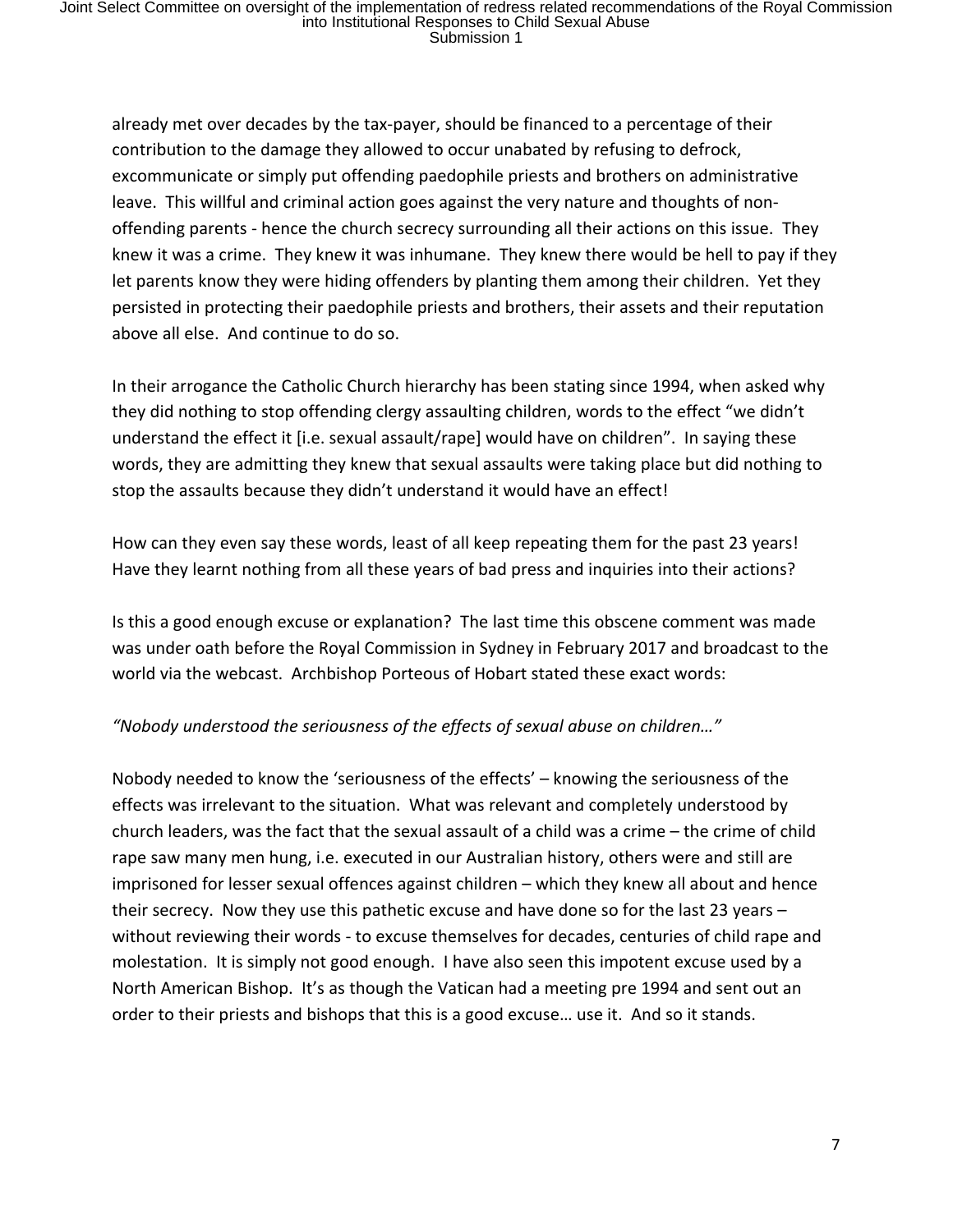When Porteous used these words he was on a panel with four other Archbishops from around Australia, not one of them raised an eyebrow at his words, or contradicted or corrected him. Our children need protecting from church leaders who carry such heinous opinion.

Therefore, if it be open to debate I say the redress limit on the Catholic Church be moved to \$500,000.

If this is impossible I say the government must replace the redress limit on all institutions back to the \$200,000 which the Royal Commission lowered the sum of so that it would be adopted by both government and institutions.

Surely if there is any justice in this world, the Catholic Church hierarchy should pay for their obstinate and persistent sins/crimes. This same hierarchy made it their business to teach me and every other 7 year old in the Australian Catholic Church that if we missed mass on Sunday and died before we could confess to a priest we would go to hell and burn for all eternity. Such dogma beggars' the question; why was the church hierarchy suddenly so dumb and incapacitated when it came to the sin of the rape of children by their paedophile priests?

But now they seem to get away with everything by blaming the dead bishop/archbishop which in turn allows them to remain unpunished and hold on to their extensive amassed assets.

Over the past 12 months, as I have travelled along the Monash Freeway, I noticed a building being erected on the cusp of the Freeway at Berwick. As the stories rose I wondered what it was - a large council building, a university. Recently I found out because erected up in huge letters which are lit up at night and can be seen from afar is the name 'ST JOHN OF GOD', it is a hospital because beside the large sign on the top floor, in small red lettering, it says 'Berwick Hospital'.

The Catholic religious order of (The Hospitaller Order of) St John of God, which established itself in Australia from Ireland in 1947, first came to media attention back in 1997 for the Order's sexual assaults on young disabled boys – boys whom their Order of Brothers had placed themselves in a position to carry out their care. Being intellectually disabled made the boys easy victims and very importantly, poor witnesses for a court of law. It was an ideal set-up for a band of paedophiles. Psychologist Dr Michelle Mulvihill who worked with the Order claims in the news article below that 75% of St John of God brothers were accused of sexually assaulting the vulnerable boys.

'75% of St John Brothers Accused' November 12 2012 http://www.smh.com.au/national/75-of-st-john-brothers-accused-20121111-296st.html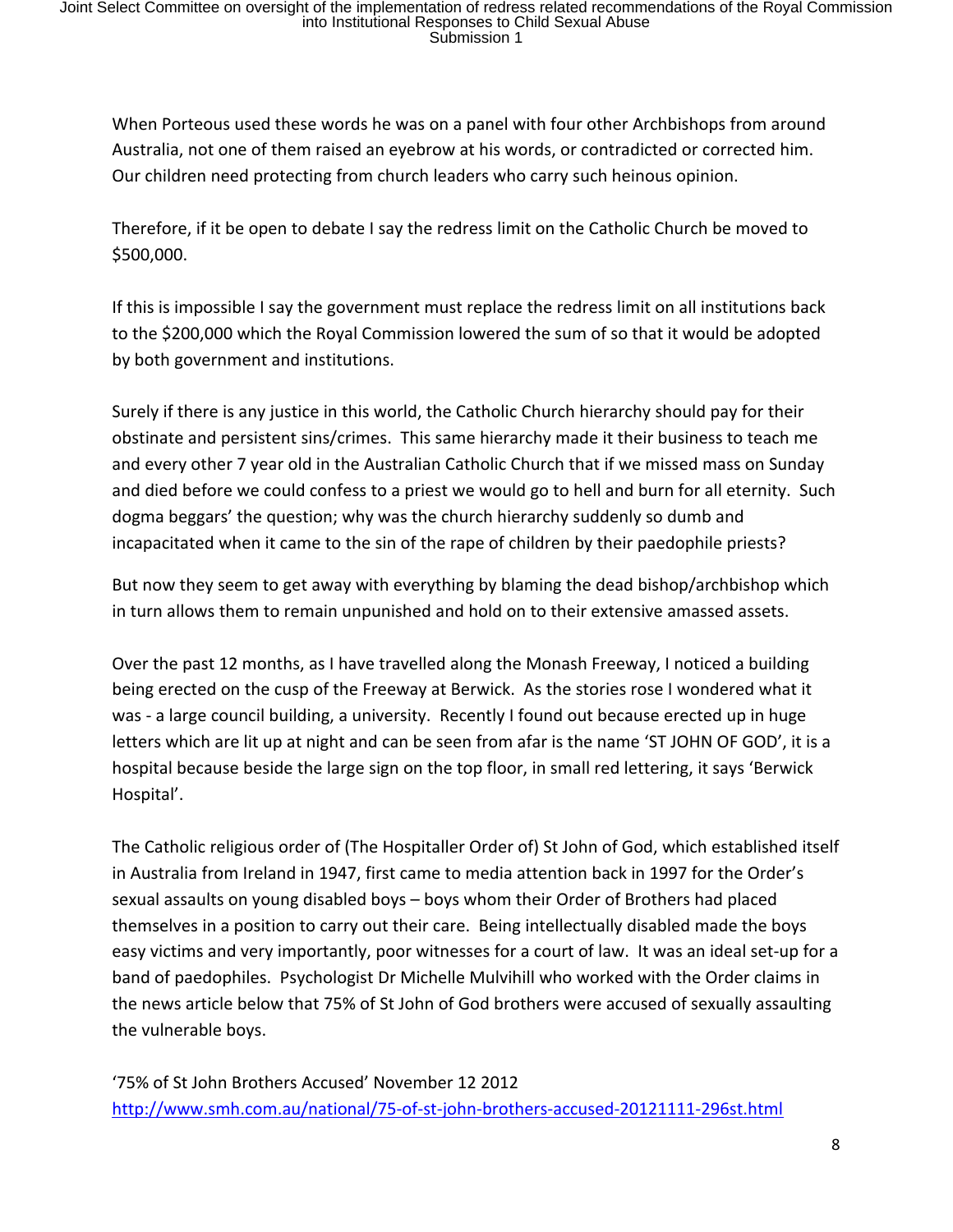Yet despite media exposure over the past 20 years which included the front page headline on The Age newspaper – 'Brothers 'pack raped' boys' - in relation to exposure in the Victorian Parliamentary Inquiry, their business interests seem to be flourishing:

'Brothers 'pack raped' boys' – November 9, 2012 and http://www.smh.com.au/national/brothers-pack-raped-boys-20121108-2917p.html

The St John of God brothers also received attention in the Child Abuse Royal Commission. These horror stories on the Commission website come with warnings on their content:

Julianna's Story, https://www.childabuseroyalcommission.gov.au/narratives/juliannas-story Harry's Story https://www.childabuseroyalcommission.gov.au/narratives/harrys-story Carly's Story. https://www.childabuseroyalcommission.gov.au/narratives/carlys-story

A short search for St John of God child sexual abuse stories would provide many more examples.

These crimes against vulnerable disabled boys happened in Victoria, the Brothers cruel crimes were exposed in a Victorian Parliamentary Inquiry in 2012 and 2013 and again more exposure in the Royal Commission in 2017, yet still the St John of God's name is upheld and honoured in lights on the freeway when we should not even see their name given their shameful sexual assaults on the intellectually disabled boys in their care. How many checks and balances and processes and approvals did that hospital name have to go through before they were permitted to put that name up there so high and mighty for us all to see on the freeway and for miles around – day after day. Every official who gave it the tick of approval did so without even remembering the scandalous 6 decades of sexually assaulted helpless boys. Does their suffering mean nothing to society? The boys are still suffering – the damage and their pain do not go away.

Why not call the hospital St Mary's or St Michael's? A decent and appropriate action might be to remove the St John of God name from its lofty position atop the hospital.

Perhaps the government could also redress this injustice.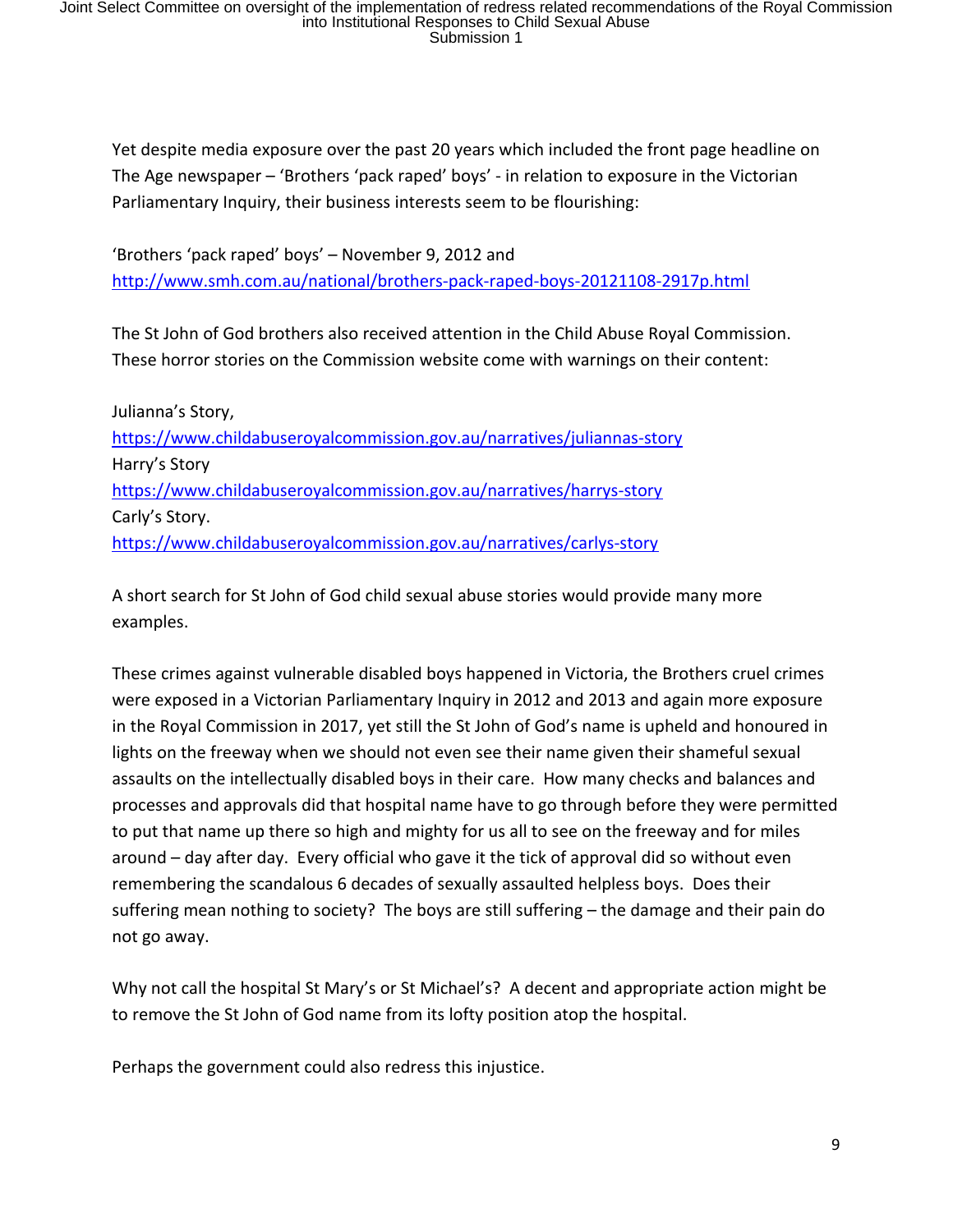Victims and their families can be forgiven for thinking that St John of God for their 6 decades of sexual crimes against the most vulnerable and helpless children would appear to be unpunished. There is no discouragement here, they predatorily picked a victim group of disabled children and very successfully minimised the fallout in arrests because of their wise choice of 'unreliable witness' victims.

It is hard for us to understand the Catholic Church hierarchy's attitude towards their paedophile priests and our children. The gulf between our thinking and theirs is astounding

In June 2002 A Sydney Morning Herald article 'Terms of Abuse' stated the following about a 1994 church meeting which was part of setting up Towards Healing:

*"When a very senior cleric of the Australian Catholic Church, with significant responsibilities in addressing sexual abuse matters, expressed his views on victims who were breaking silence, I knew that I was not a Catholic… nor could I continue to be silent. He claimed that 'you cannot* blame priests for sexual abuse; after all, we all know what little girls are like'. When I asked him *what he meant by such a statement, he responded: 'You know, sidling up to you, wanting to sit on your lap'* ".

In the Royal Commission's Case Study 44, in September 2016 retired (two weeks before his commission appearance) Bishop Gerard Hanna, stated under oath that years earlier his then bishop had said to him about an offending priest who was soon to be sent to his parish "*Oh, you know, Gerry, it's that usual thing, he was messing around with altar boys"*. (one of those altar boys died by suicide at 28 years of age) Hanna went on to say to the Royal Commissioner,

*"It wasn't unknown, your honour, that there were priests who used altar boys..."* Used altar boys! Such language gives their attitude away, it would appear that, even in 2016, our children are simply a commodity to be 'used' by priests and bishops, a door mat for the clergy to wipe their shoes on, or a tissue to be used and thrown away.

There are many examples of this priestly attitude.

Clergy are a product of the institution they belong to. Any change or apology they make has been forced upon them by social outcry and shaming, none of it from a heart that cares for children. They show no insight or understanding of the damage their actions have caused in the disintegration of so many children's lives.

Instead they close ranks and protect each other and their institution.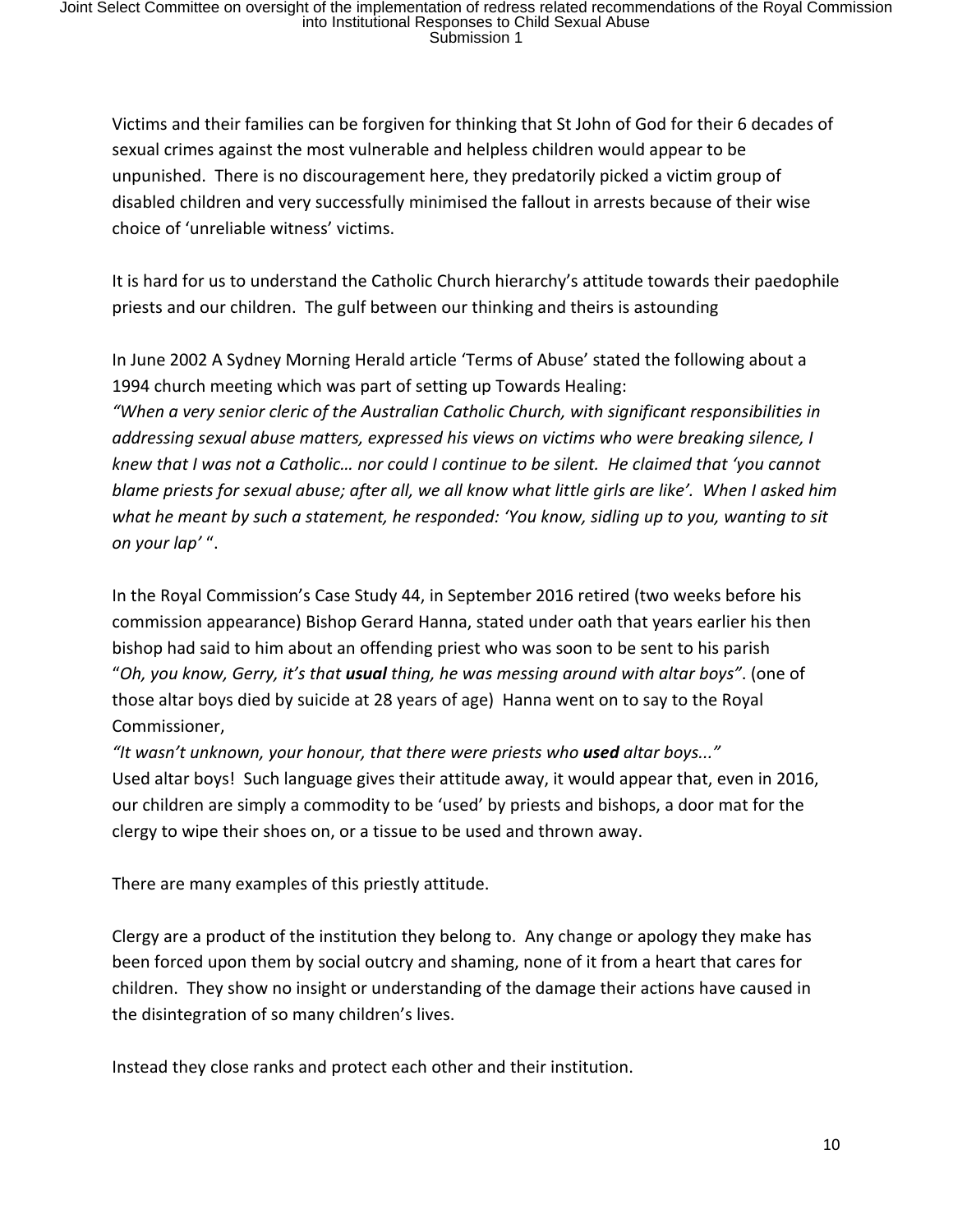It is not in their hearts to protect or uphold the sanctity of other people's children. Please protect our children from these priests and bishops by implementing the Royal Commission's recommendations. Starting with restoring the recommended Redress to the figure the Commission fairly lowered for acceptance by the government.

### **Time in Prison**

I believe that victims who have received prison sentences for crimes they committed should also be eligible for Redress. My daughter Emma's life was so awful due to the years of sexual abuse she became a drug addict and ended up with a conviction, serving a short prison sentence. To exclude people who have spent a certain amount of time in prison only creates another injustice. Time in prison can be part of the ongoing damage of prolonged child sexual assault.

In the Broken Rites submission to the Victorian Parliamentary Inquiry Dr Wayne Chamley in Appendix 2 quotes his earlier evidence to the Senate Inquiry into Children in Institutions, Submission no.329.

"*Both Ben and James told me that between them they could recall the names of about thirty boys who had been in institutions with them. They knew of twenty of them who had been incarcerated for murder. Both James and Ben have been sentenced for murder. One of the more notorious figures who had spent time as a boy at Tamworth Boys Home with Ben was James Finch (the Whisky Au GoGo Bomber). Ben said that he was a "poor sod" who never had a chance as he had ended up in Tamworth Boys Home sometime after coming to Australia as a "Leaving Liverpool" boy."*

As a society we need to understand the damage done to children and what can emit from such abuse.

What needs to happen is that the Royal Commission's recommendations are implemented which will cause abuse to be reduced, then one day in the distant future many of these crimes will abate.

### **Guidance for Politicians**

In 2011 Cardinal George Pell addressed a meeting in Ireland. He boasted that:

"*We have a huge network of services; we educate 20 per cent of all Australians in our schools, operate 23 per cent of hospitals, we provide 55 per cent of palliative care."*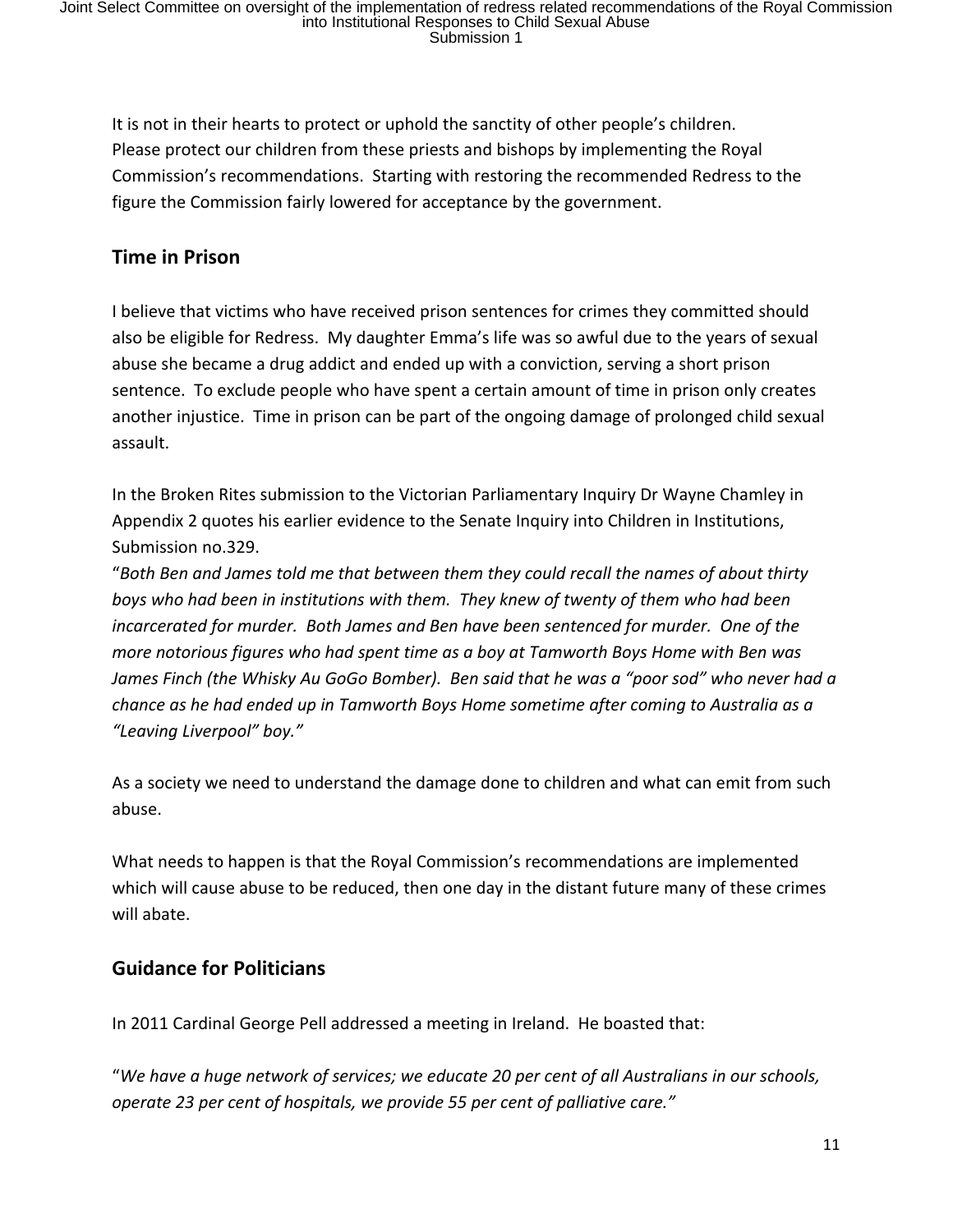The Catholic Church is also the biggest employer in Australia.

All this does not mean that the men who run the Catholic Church are above our civil law – just like none of us are above our civil law.

## http://www.ad2000.com.au/cardinal pell the responsibilities of church leadership october 2011

The clerics of the Catholic Church have proven themselves, via evidence before the Victorian Parliamentary Inquiry and the Child Abuse Royal Commission, to show no protection for the children of this country or justice to victims when they come forward years later and should be treated as such. The Royal Commission findings are scathing of the Catholic Church hierarchy, its actions and it's inactions in relation to the children in its care and the ongoing sexual assaults suffered by them while under that care.

If children/victims had not come forward and told of their abuse and the media had not conveyed their stores to the good people of this country then the sexual assault of children would still be happening behind our backs in the Catholic Church today because - as its leaders keep insisting as their defense - they would not have understood the seriousness of the effects of child sexual assault therefore would not be stopping it.

Please act as a government should and protect children and provide justice which the Catholic Church hierarchy refuses to do. The church will obey the government because they have stated so:

Under oath at the Vic Parliamentary Inquiry on 27<sup>th</sup> May 2013, Cardinal George Pell stated*: "Well, we are good citizens, so if the government sets regulations for the whole of society, we certainly follow them".*

Also as reported in The Age in February 2016 Cardinal George Pell stated in relation to child sexual abuse that the position of the Vatican on reporting obligations of the clergy was "that the law of the land should be followed"

Therefore the government should feel free to act for the good of victim's because the Catholic Church will obey any civil laws you enact or regulations you put in place. All you have to do is govern with justice.

Thanking you,